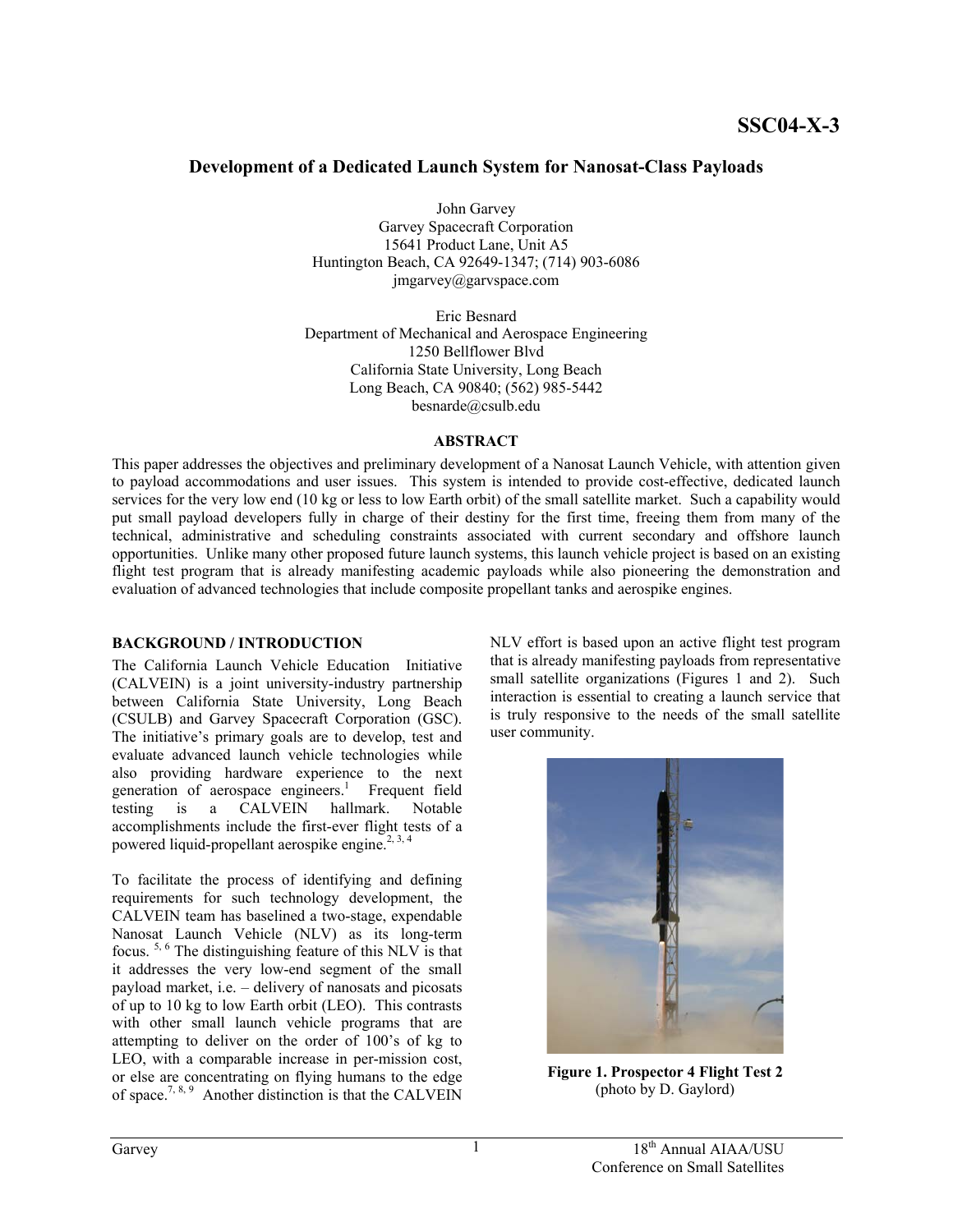

**Figure 2. USC Payload Flown on the Prospector 4** 

#### **NANOSAT LAUNCH VEHICLE DESIGN**

The basic expendable, two-stage NLV configuration is presented in Figure 3, along with first-order requirements in Table 1. The vehicle has a gross lift-off mass of only 1,540 kg  $(3,400 \text{ lb}_m)$ , with a diameter of 65 cm (26 in.) and a length of 837 cm (330 in.).



**Figure 3. Pressure-fed Two-Stage NLV**  (dimensions in cm)

At this scale, the NLV is readily transportable. Mobility is further enhanced by the fact that the vehicle propellants are chilled industrial gases (oxygen and

propylene) that are widely available. Also, the baseline mission uses a direct insertion trajectory so that all events occur in sight of the launch complex, thus enabling telemetry, tracking and command (TT&C) functions to be accomplished from a single ground station. Combined, these features make it possible to operate the NLV with minimum investment from almost any launch site that has the appropriate range clearances.

#### **Table 1. Top-Level Performance Requirements and Design Constraints**

| Deliver 10 kg to polar 250 km orbit       |
|-------------------------------------------|
| Use direct orbit insertion trajectory     |
| LOX/hydrocarbon propellants*              |
| Pressure regulated helium propellant feed |
| systems for both stages                   |
| Single primary engine per stage           |
| Same diameter for both stages             |
| Both stages are expendable                |

\* *initial calculations have assumed RP-1 as the fuel. Future iterations will consider propylene instead.*

A key design strategy for reducing cost and improving reliability is the elimination of the need for expensive turbopumps through the use of lightweight composite propellant tanks, higher performance propellants and/or an aerospike engine on the first stage that could potentially provide superior performance relative to standard bell-shaped nozzles. Furthermore, liquid propellants enable a non-hazardous work environment around the vehicle right up until the time of the final countdown. Their higher specific impulse is also an advantage over other propellant combinations that feature nitrous oxide or hydrogen peroxide as the oxidizer. Additional details regarding major design approaches can be found in Reference 6.

#### **PAYLOAD ACCOMMODATIONS**

The CALVEIN team recognizes that payload accommodations is a critical area in the implementation of a viable operational NLV. Consequently, a preliminary NLV User's Guide is in development that documents and communicates important user-related requirements, performance parameters and standard offerings and options. Present plans call for initial release during the fall of 2004. Potential NLV users are encouraged to become engaged in the preparation of this document. The status of several of these major hardware-related payload accommodations items are discussed below.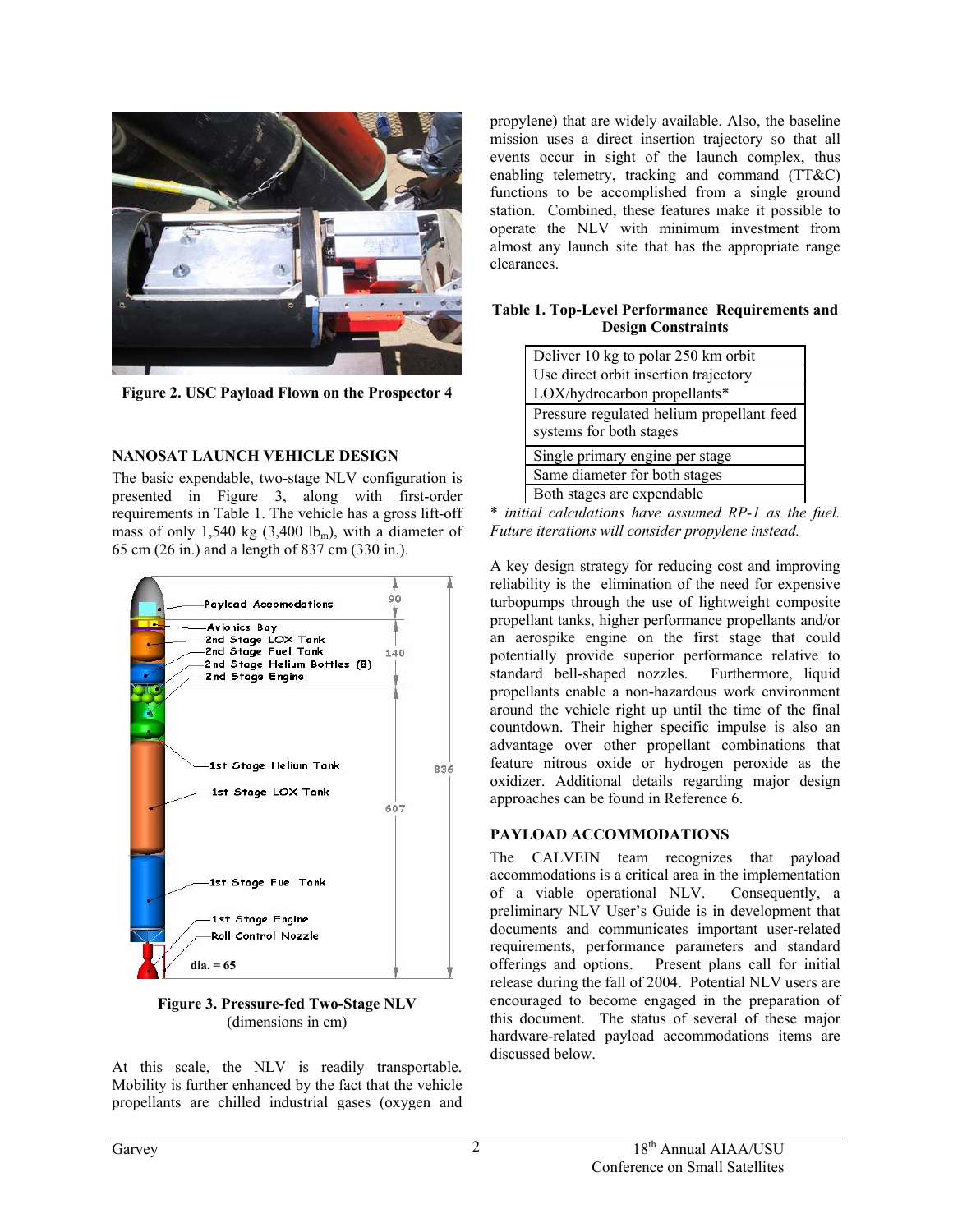### *Payload Fairing*

The NLV's biconic composite fairing has a length of 90 cm (35 in.) and a 66 cm (26 in.) diameter at the mating interface with the NLV second stage. Upcoming design tasks will assess whether a low-shock fairing separation and jettison system is feasible at this scale of vehicle. CSULB students have completed a lay-up plug for fabricating such fairings ([Figure 4](#page-2-0)) that will be flown on upcoming NLV test vehicles and are on schedule to finish the first prototype unit later this summer.

<span id="page-2-0"></span>

**Figure 4. CSULB Students with Fairing Lay-up Plug** 

### *Mechanical and Electrical Interfaces*

The design approaches for the payload-to-vehicle mechanical and electrical interfaces are still evolving ([Figure](#page-2-1) 5). At present, the leading options for the former are the nine-inch V-clampband design that represents a traditional default industry standard, as well as the Lightband separation systems now available from Planetary Systems Corporation.<sup>10</sup> Attention is also being given to hosting the Cal Poly P-POD deployment system for CubeSat-class payloads.<sup>11</sup>

<span id="page-2-1"></span>

**Figure 5. Initial Mockup of Payload, Payload Adapter and 9-in. Attachment Clamp** 

For electrical interfaces, the present philosophy is to provide a minimum number of power and serial data

circuits through umbilicals that connect to the base of the first stage and run up through the interstage, second stage and payload adapter. Optional fiberglass fairing panels would enable RF operations after the spacecraft has been encapsulated.

## *Payload Encapsulation*

The two NLV stages will undergo integration and indepth system checkout testing at the vehicle production facility and are delivered to a designated launch site on a mobile transporter-erector-launcher.

In parallel, the payload accommodations hardware (payload adapter, attachment assembly and fairing) are delivered to the user's facility, where payload encapsulation actually occurs. The encapsulated payload unit is then delivered directly to the launch site under controlled environmental conditions for final mating with the NLV second stage.

## **MISSION INTEGRATION**

Mission integration represents one of the best opportunities for innovation in launch services. The enabling factor is the low relative total cost of both the per-mission NLV hardware and the payloads themselves. Whereas a commercial communications satellite operator will not tolerate having their \$150 million spacecraft sit in storage while awaiting for an uncertain launch date on a vehicle of which they have had not had direct project oversight, university researchers might readily accept such a fate if it associated with a 50% price reduction. Consequently, the working assumption is that such flexible pricing will lead to a large number of "payload of opportunities," which in turn will enable frequent launches on a standard schedule.

Under this scenario, nanosat mission integration will more resemble those of a transportation service (i.e. – airlines) as opposed to today's hardware-oriented procurement culture. At present, three distinct classes of launch services are envisioned:

- premium
- standard
- payloads of opportunity

Premium or first-class launch services will involve extensive engineering support and assignment of a specific vehicle as soon as the procurement contract is implemented. This option serves customers whose requirements mandate unique mission parameters, launch sites, quality and configuration control, management oversight, security precautions and/or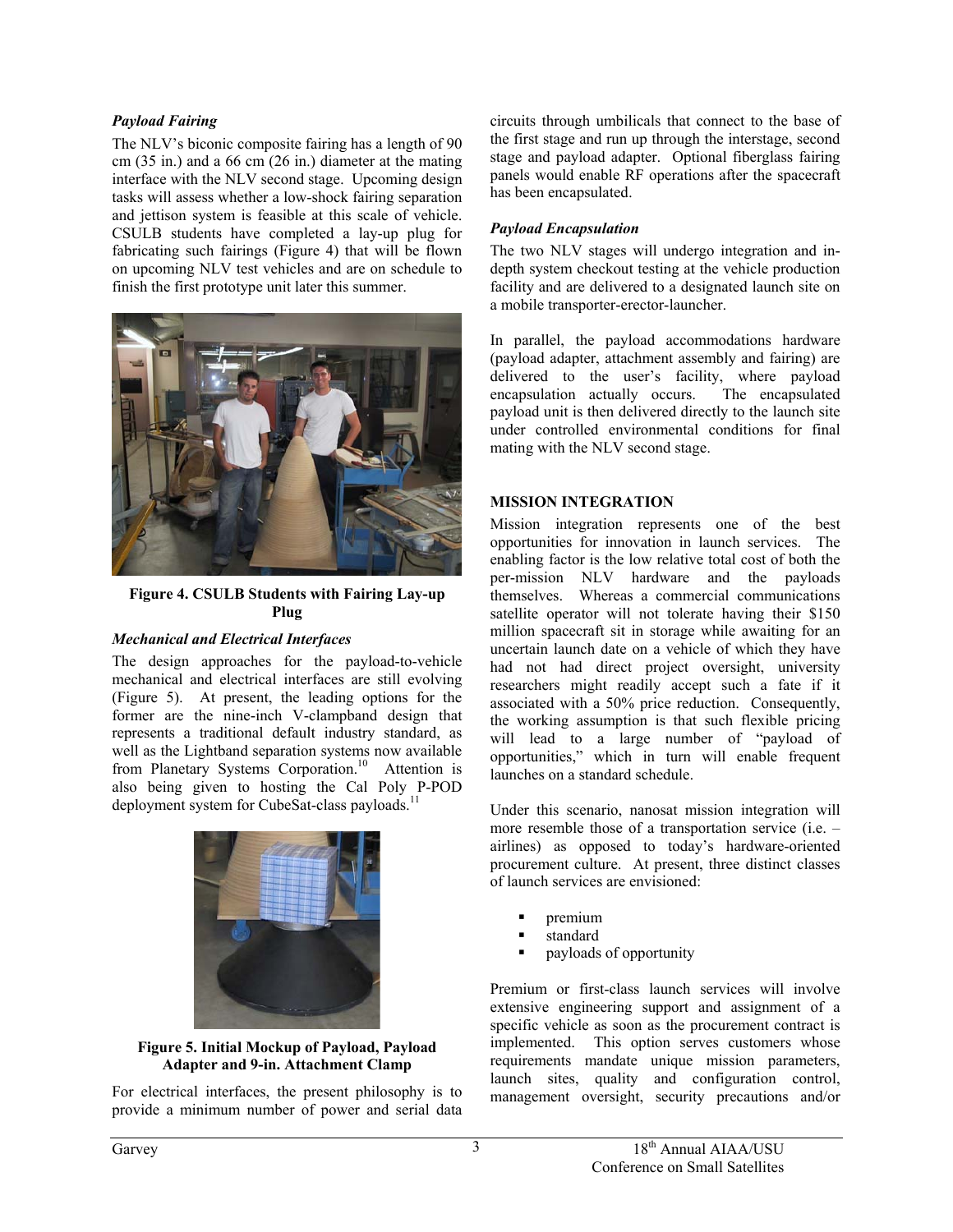scheduling constraints. Responsiveness will be a second-order priority, since mission-specific licensing and range safety requirements compliance are expected to dominate the mission integration process.

By contrast, standard launch services will consist of a narrow set of pre-defined trajectories and range services. To the extent possible, these will have been addressed in pre-approved licenses with the FAA, range safety and related regulatory authorities, thereby reducing or even eliminating mission-specific submittals. To streamline such processes and reduce mission-specific engineering, these users will comply with standard offering design and operational constraints. The nominal launch date would still be a customer-specified parameter. It is still to be determined whether a specific launch vehicle would be assigned to standard-class customers at the start of the mission integration process.

The payloads of opportunity option will be available for those users who can tolerate their encapsulated payloads being on standby for months while waiting for a manifest position to become available. Such users would have absolutely minimum flexibility with respect to modifying mission parameters. The predominant interest for this group is getting access to space in general, as opposed to operating in a specific orbit, for the lowest possible cost. Such users are typified by academic researchers who might want to evaluate functionality of nanotechnology components in the space environment for a period of two weeks, as opposed to remotely sensing the Earth for two years under tightly controlled altitudes and sun angles.

Generating a large backlog of such payloads of opportunity is considered to be the single most important factor in streamlining NLV operations and reducing operational costs.

### **NEXT STEPS**

The CALVEIN team's work plans are based on serial development of selected critical technologies and operations. At present, the focus is on fabrication of a full-scale mockup of the NLV and field testing of several potentially enabling propulsion technologies

### *NLV Mockup Development*

The development of a low-fidelity, full-scale NLV mockup (Figures 6 and 7) has two primary motivations. First, it maps well with the capabilities and interests of the CSULB undergraduate students. Our experiences are that despite all the modern CAD tools now available, a physical mockup still remains the best single tool for educating new engineers about the

design and operational intricacies of a functional aerospace system.



**Figure 6. First Stage Mockup** 



**Figure 7. Second Stage Mockup** 

Second, we plan to use this mockup for pathfinding transportation logistics and field site operations. Again, the CALVEIN philosophy is that first-hand empirical experience is preferred over paper studies whenever possible. Students may have to work years before getting a similar experience within industry. Of particular interest will be cooperative studies with potential nanosat providers to refine payload accommodations designs and practices.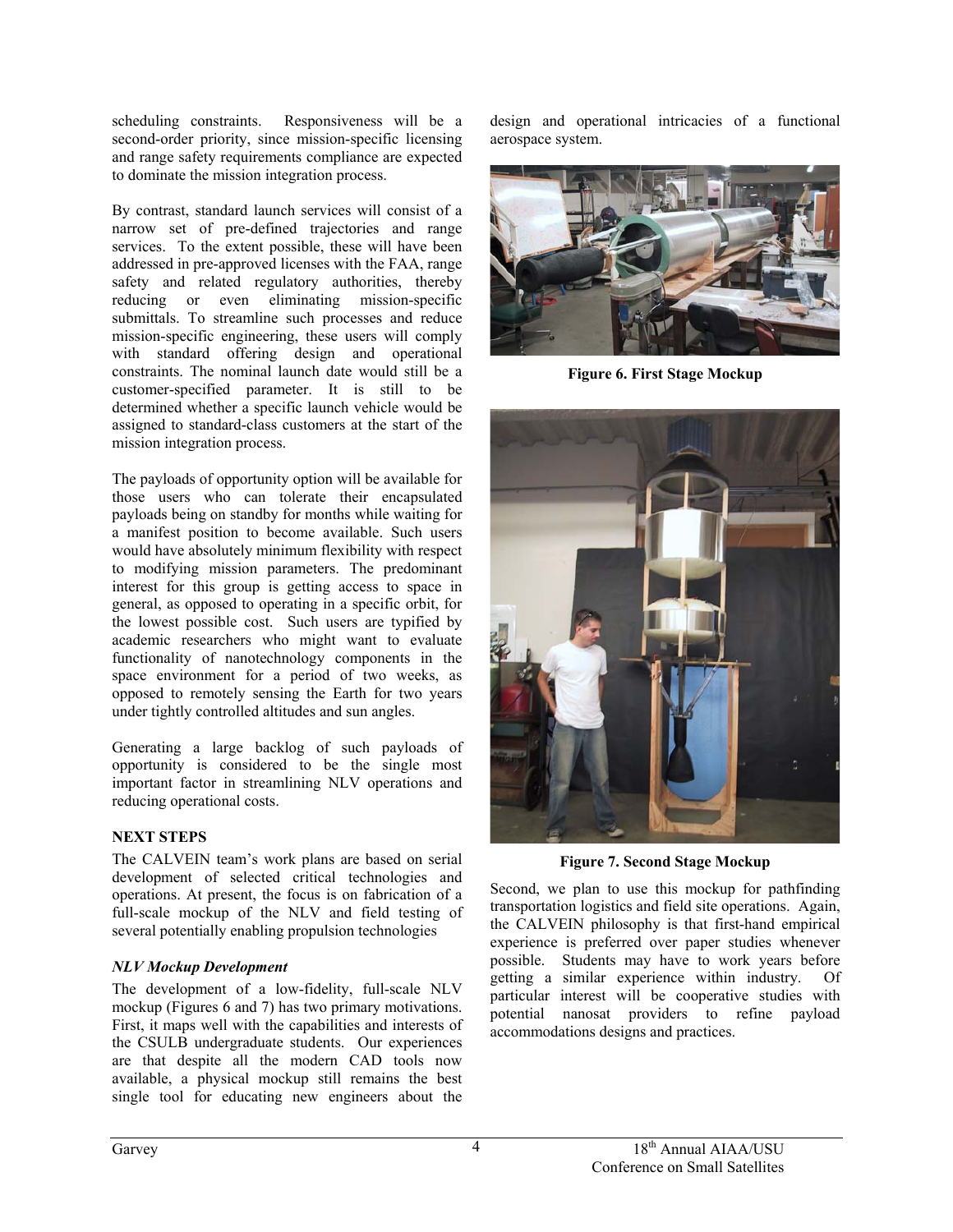### *Technology R&D*

CALVEIN technology R&D is focused on those vehicle technologies that can enhance performance enough to eliminate the need for turbopumps. These include aerospike engines, alternative hydrocarbon fuels (particularly propylene) and advanced materials for lightweight cryogenic propellant tanks and engine chambers.

### Aerospike Engine

The CALVEIN team successfully conducted the first two-ever powered flight tests of a liquid-propellant aerospike engine in the fall of 2003 (Figures 8 and 9). The self-compensating plume expansion characteristics of an aerospike engine promise to increase performance relative to a standard bell nozzle that is optimized to a single ambient atmospheric pressure. While this initial aerospike featured a single annular combustion chamber with an internal plug, future designs will be follow that of more traditional aerospike designs that consist of multiple chambers mounted around a central core.



**Figure 8. Second Flight Test of a Liquid-Propellant Aerospike Engine on the First Launch of the Prospector 4** (photo by K. Caviezel)



**Figure 9. Prospector 4 After a Successful Recovery**

## LOX/Propylene

With the goal of improving specific impulse over that available from LOX/RP-1, the CAVLEIN team has assessed several alternative hydrocarbon fuels. This effort has lead to the selection of propylene as the best candidate for further investigation because of its higher specific impulse and comparable density with RP-1 when chilled to cryogenics temperatures. In addition, propylene is relatively benign environmentally. As a bulk commodity feedstock to the plastics industry, it is available through distributors who also provide LOX.

Propylene has not received as much research attention as methane or other hydrocarbons, in part because of perceived disadvantages when used with a turbopumpfed regenerative engine (high vapor pressures and increased susceptibility to polymerization and "hard starts"). However, these issues do not apply to the NLV pressure-fed engines with ablative and radiative engine chambers. Consequently, the CALVEIN team is conducting static fire tests ([Figure 10](#page-5-0)) in preparation of use of LOX/propylene in future flight test vehicles.<sup>[12,](#page-6-11) [13](#page-6-12)</sup>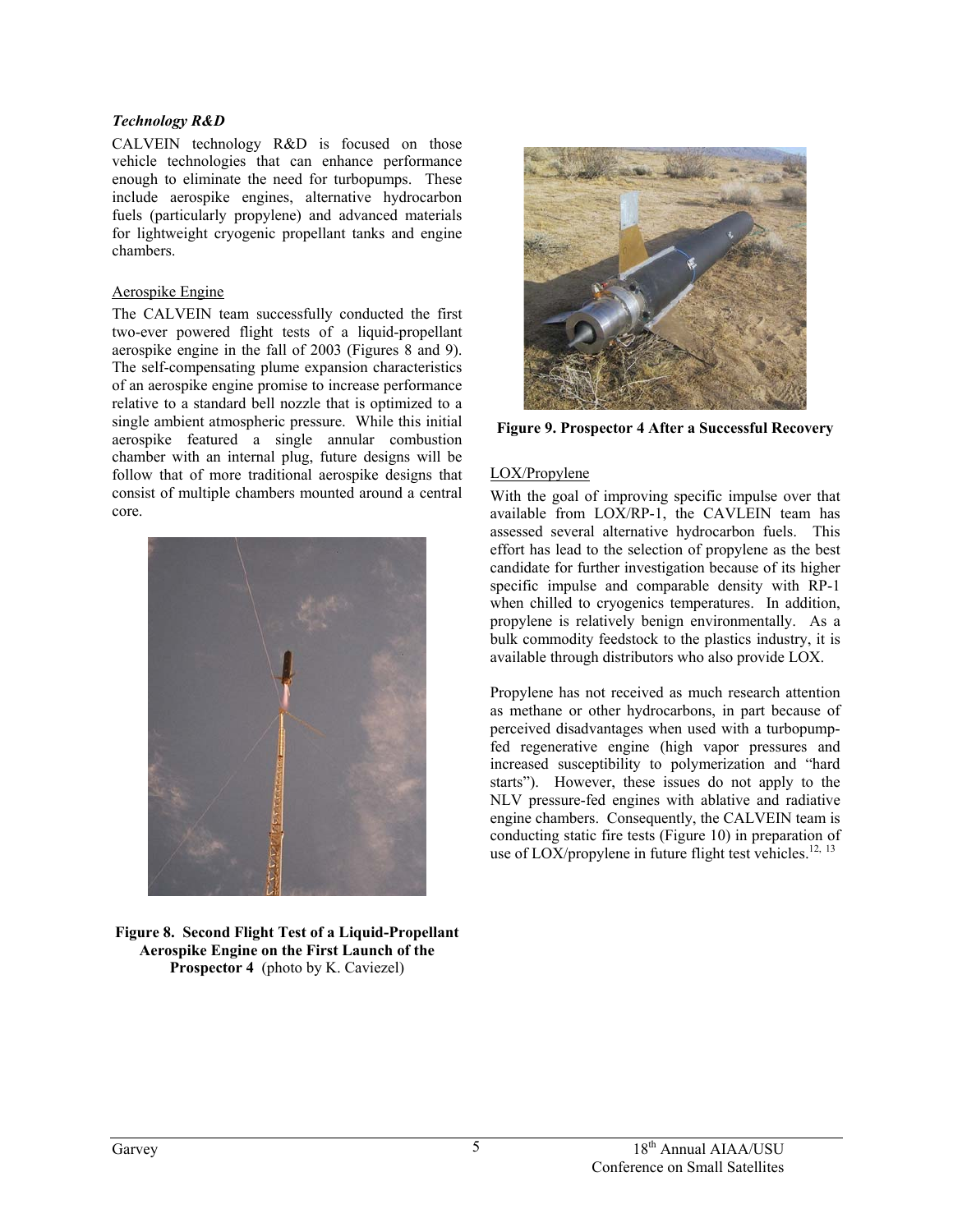

**Figure 10. Initial LOX/Propylene Static Fire Test** 

### <span id="page-5-0"></span>Silicon Carbide Composite Chamber

A cooperative effort is underway to static fire test a 500 lbf-thrust silicon carbide radiative chamber later this year. Successful demonstration of this new chamber would be followed by a flight test using a Prospectorclass test vehicle. Ultimately, the application of this material for the NLV second stage engine chamber would save significant dry mass relative to existing designs that use heavy refractory metals.

### Composite Propellant Tanks

Composite propellant tanks represent the second major option for reducing overall vehicle dry mass. Prior to the CALVEIN partnership, GSC accomplished a major milestone in the advancement of this technology by conducting the first-ever flight demonstration of a composite LOX propellant tank provided by Microcosm, Inc.<sup>14</sup> The CALVEIN team is continuing to explore opportunities for incorporating this technology into the NLV design.

### Advanced Avionics and Electrical Ground Support Equipment

On-going flight tests are frequently used to evaluate the latest available off-the-shelf avionics technologies and products. In addition, CSULB has contributed to the CALVEIN program by investing in a data acquisition and command systems based on the LabVIEW graphical software environment. LabVIEW networking functions and the availability of commercial broadband services means that distributed NLV operations can be implemented with minimum investment in the command and control architecture. Much of these features are already being used on the local level during field tests at the MTA.

### **CHALLENGES**

Technically, the biggest vehicle design challenges are the first-ever combination of pressure-fed propellant feed systems and lightweight yet still cost-effective

structures for achieving orbit. The second major challenge will be complying with range safety requirements, particularly in the areas of TT&C and flight termination. Mature technical solutions exist for these functions, but their costs could be prohibitive.

From a programmatic perspective, the response of members of the small satellite community to the NLV program discussed herein has been very positive. However, this has not been the case among those organizations that have sufficient resources and the responsibility for development of new launch systems. Their focus is set on systems that can accommodate payloads a magnitude larger and users for whom \$5 million per launch is considered low-cost. million per launch is considered low-cost. Consequently, securing the resources for NLV development and evolution remains the single largest challenge to program implementation. In the mean time, the CALVEIN team will continue to incrementally develop and flight test important NLV subsystem components.

It is also worthwhile to note that understanding and acceptance of increased technical risk is one area that potential NLV users do have some level of control. The CALVEIN team has shown, as many others have before, that a great deal can be accomplished at very low cost if a program is organized such that it can tolerate the occasional technical failure ([Figure 11\)](#page-5-1). Our philosophy is that the best approach to developing launch vehicles is to fly as early and often as possible, thereby pushing the capabilities envelope while learning and refining designs and procedures on every launch, as opposed to trying to get everything right the first time into flight.

<span id="page-5-1"></span>

**Figure 11. Prospector 4 After Its Final Flight – Another Example of the Risks Involved**